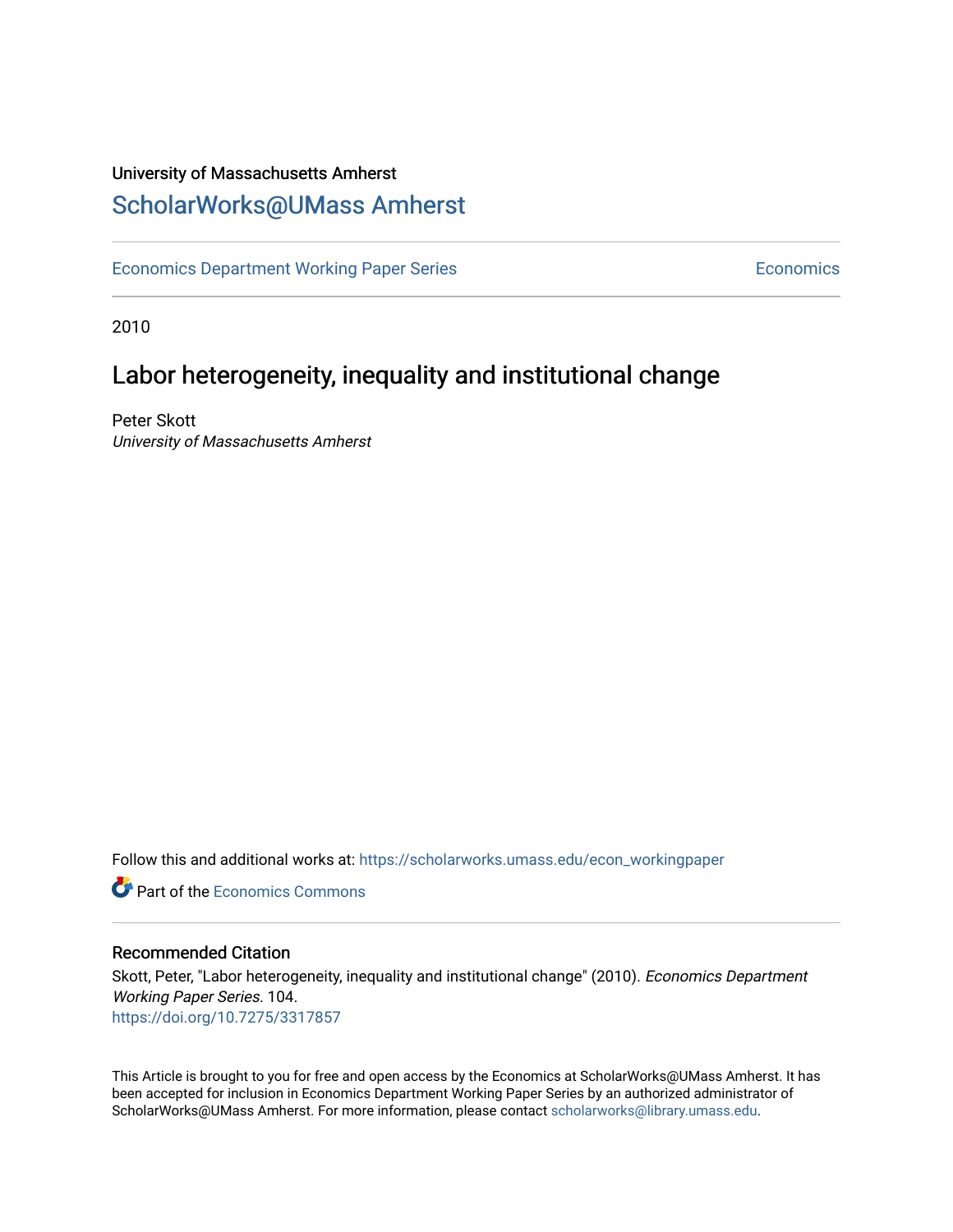# **DEPARTMENT OF ECONOMICS**

# **Working Paper**

# **Labor heterogeneity, inequality and institutional change**

By

Peter Skott

Working Paper 2010‐09



# **UNIVERSITY OF MASSACHUSETTS AMHERST**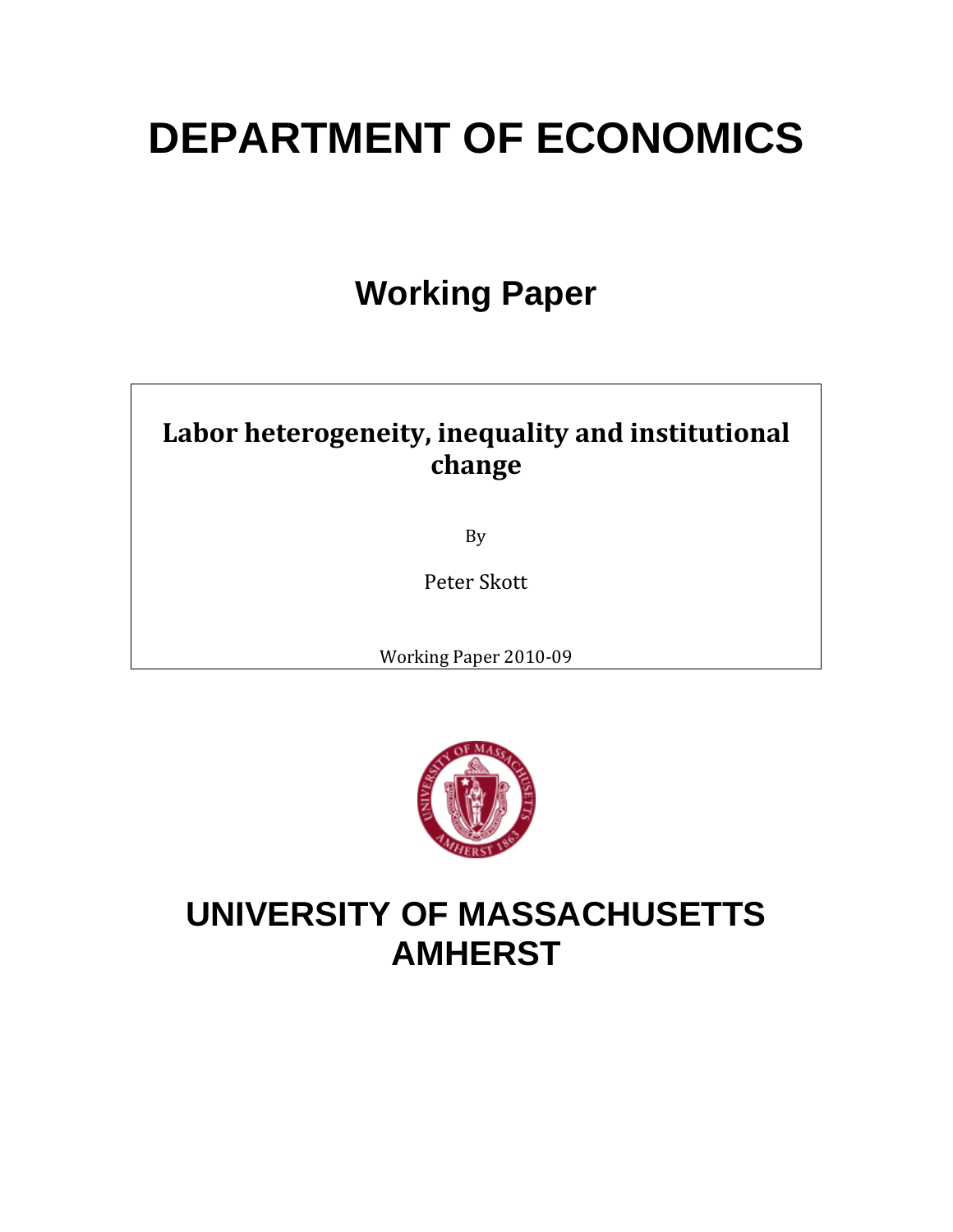# Labor heterogeneity, inequality and institutional change<sup>\*</sup>

Peter Skott<sup>†</sup>

21st September 2010

#### Abstract

US earnings inequality has increased dramatically since the 1970s, and the prospect of a reversal depends on what caused the trend. The standard explanation emphasizes skill-biased technical change. This paper briefly considers some aggregation issues and then proceeds to outline two alternative perspectives – power biased technical change and the effects of induced mismatch in the labor market  $-$  and their implications.

JEL classification: J31, J41, O33

Key words: inequality, power-biased technological change, minimum wages, overeducation, mismatch, efficiency wage, aggregation.

<sup>\*</sup>This paper is based on a presentation at the conference on "The Effect of Crises on Distribution", New School for Social Research, March 2010. The conference version of the paper will appear in the New School Economic Review, Vol 4 (1), under the title "Power biased technical change, endogenous mismatch and institutional change".

<sup>&</sup>lt;sup>†</sup>Department of Economics, University of Massachusetts Amherst, MA 01003; pskott@econs.umass.edu.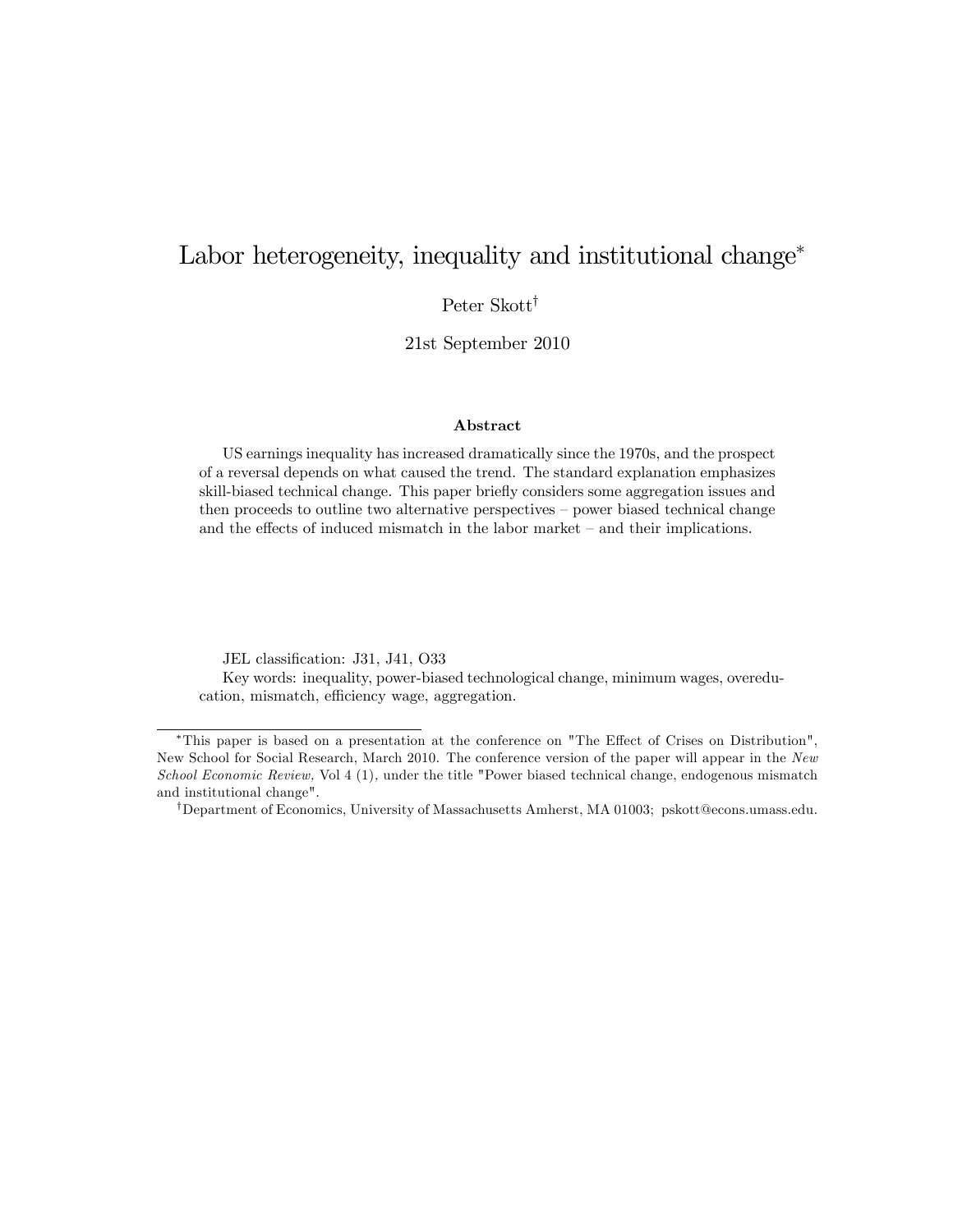# 1 Introduction

Distribution has been central to classical economic theory as well as to the various strands of Post-Keynesian and structuralist macroeconomics. As a simplifying assumption, however, labor is typically taken as homogeneous, and the main focus has been on the functional distribution of income between wages and profits (with rents as an additional category in some versions). Kurz and Salvadori (1995, ch. 11) is a prominent exception but their treatment of labor heterogeneity stays at a high level of abstraction, and a large part of their analysis serves to clarify the conditions that would allow a reduction of heterogeneous to homogenous labor. This paper, by contrast, has heterogeneity as its focal point: simplifying assumptions of homogeneity may be justified for many purposes, but labor disaggregation is essential if one wants to address some of the most striking changes in inequality over the last 100 years.

As shown in figure 1, the long-term variations in the profit share are relatively mild. It drops about 4 percentage points between 1950 and 1980 and then recovers, rising about 2 percentage points during the neoliberal era. The calculation of the profit share raises many issues and the figure may give a misleading impression of the recent trend. CEO pay has increased dramatically, and at least a part of this increase should be included with profits. Adjustments along these lines have been made by Krueger (1999), but even with these adjustments, the functional distribution fails to tell the main story.

Figure 2 shows a different measure of inequality for the period since 1917. The fluctuations in income share have been particularly strong at the top end, but significant changes have occurred throughout the distribution, and wage movements are central to these changes.<sup>1</sup> What is remarkable in figure 2 is not just the increase in the share of the top decile that took place since 1980 but also the 'Great Compression' in the early 1940s, when inequality dropped dramatically in just a few years. This development raises the intriguing possibility of a parallel between the 1940s and the present. The neoliberal era from the 1980s, the Önancial bubbles, and the crisis have similarities with the runup to the great depression, and one might wonder whether the scene has been set for a new compression.

Figures 1-2 about here

The great compression of the 1940s was supported by institutional changes.<sup>2</sup> Federal

<sup>&</sup>lt;sup>1</sup>This is the case even at the top end. According to Piketty and Saez  $(2003, p. 3)$ 

the increase in top income shares in the last three decades is the direct consequence of the surge in top wages. As a result, the composition of income in the top income groups has shifted dramatically over the century: the working rich have now replaced the coupon-clipping rentiers.

<sup>2</sup>The war played a part in the timing and pace of the compression. But compressions occurred in countries like Sweden and Spain that stayed out of the second world war, and it would be hard to explain the durability of the compression on the basis of the war.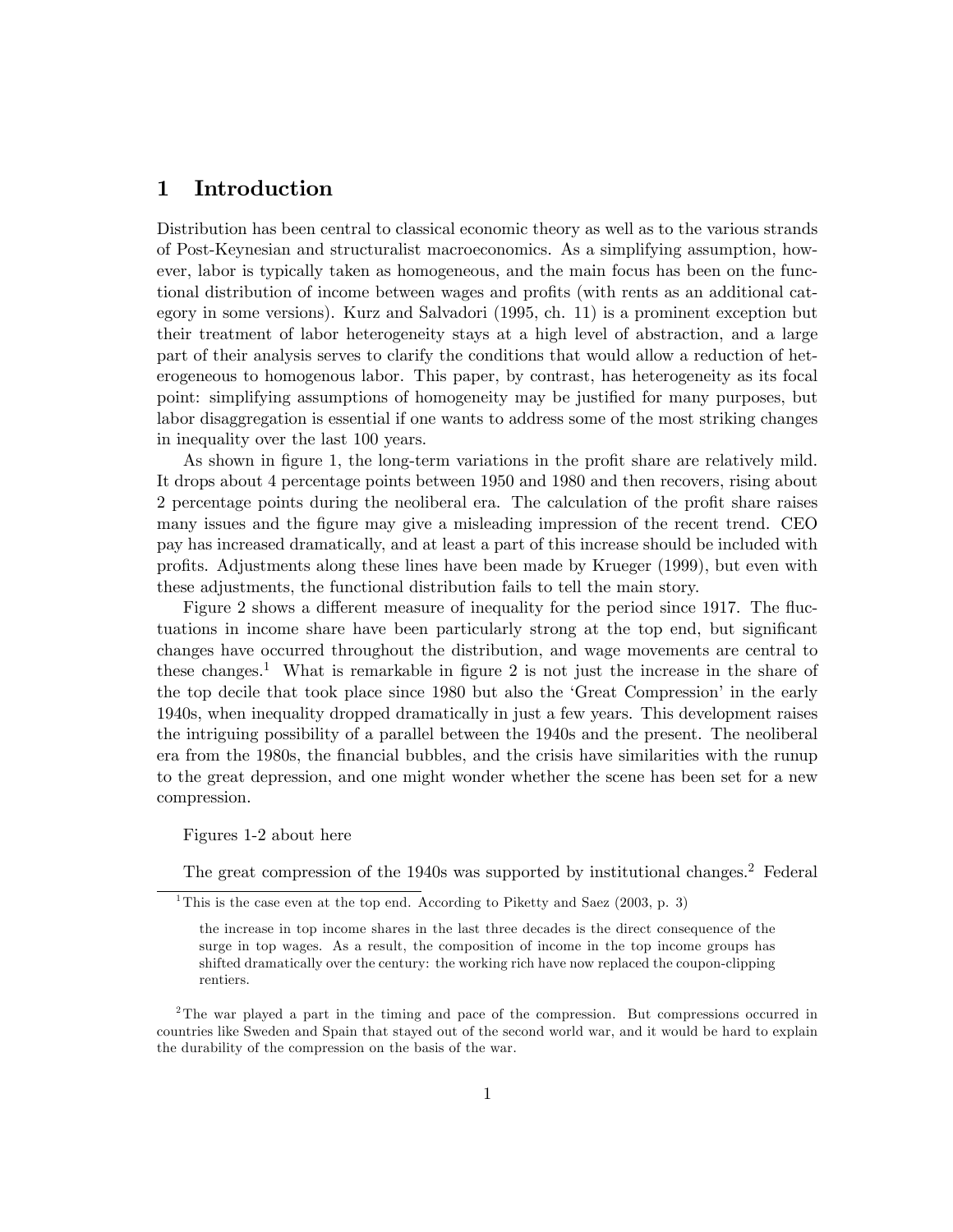legislation in the late 1930s strengthened labor unions, extensions of social insurance improved workersí bargaining position, and there were important changes with respect to workplace health and safety, minimum wages, and statutory overtime pay. Institutional changes also accompanied the increasing inequality in the de-compression period  $-$  federal labor relations law weakened, unions declined, industries were deregulated, and the minimum wage was allowed to fall  $-$  and studies by DiNardo et al. (1996) and Lee (1999) find that de-unionization and the falling minimum wage can account for a substantial share of the rise in wage inequality between 1970 and 1988.

The argument for institutional determinants of the observed movements in inequality has obvious appeal. It is easy to see how changes in policies and institutions since the late 1970s may have put downward pressure on low-skill wages, and there is no doubt that neoliberal ideas have taken a blow and that new openings have been created by the economic crisis. There is a real potential for a break with neoliberal policies. But this does not guarantee that a break will happen, and the prospects of a successful break depends in part on the employment effects of a reduction in inequality.

A decrease in the relative wage of low-skill workers leads to a rise in the demand for low-skill workers in a standard model of the labor market. Contrary to this prediction, low-skill workers have lost ground in terms of both wages and employment since the 1970s. Relative wages and relative employment have moved in the same direction, and this has been interpreted as evidence of skill-biased technical change (SBTC): firms have chosen to employ an increasing proportion of those workers who have become relatively expensive, and profit maximizing firms will not do that without shifts in marginal products (e.g. Acemoglu 2002 and Autor et al. 2008).

This TINA argument for SBTC ("There Is No Alternative", as Margaret Thatcher used to tell her critics) has implications for an assessment of both past trends and future prospects. Institutional changes cannot be blamed for increasing inequality if skill biases lie behind the observed trends in employment and inequality since attempts to prevent the  $increase - by maintaining or raising the real value of minimum wage - would have resulted$ in unemployment for low-skill workers.<sup>3</sup> Looking ahead, the SBTC hypothesis suggests that only changes in the skill composition of the labor force  $-$  education and training programs – can ensure a lasting reduction of inequality without causing unemployment.

Undoubtedly, improvements in education are desirable but the story of SBTC has many weaknesses, $4$  and the TINA argument is false. The SBTC argument is usually cast in the context of a one-sector model, and this paper first considers aggregation problems that could invalidate the conclusions. The empirical relevance of these aggregation issues is unclear, but two other mechanisms may account for the observed co-variation of wages and employment. The two mechanisms are distinct, but not mutually exclusive.

Like the SBTC story, the first alternative focuses on technology. Skill biases in tech-

<sup>&</sup>lt;sup>3</sup>This was a standard argument for high unemployment in Europe in the 1980 and 1990s, but see Howell et al. (2007) for a critical examination of the evidence.

 ${}^{4}$ E.g. Howell (1999) and Card and Dinardo (2002).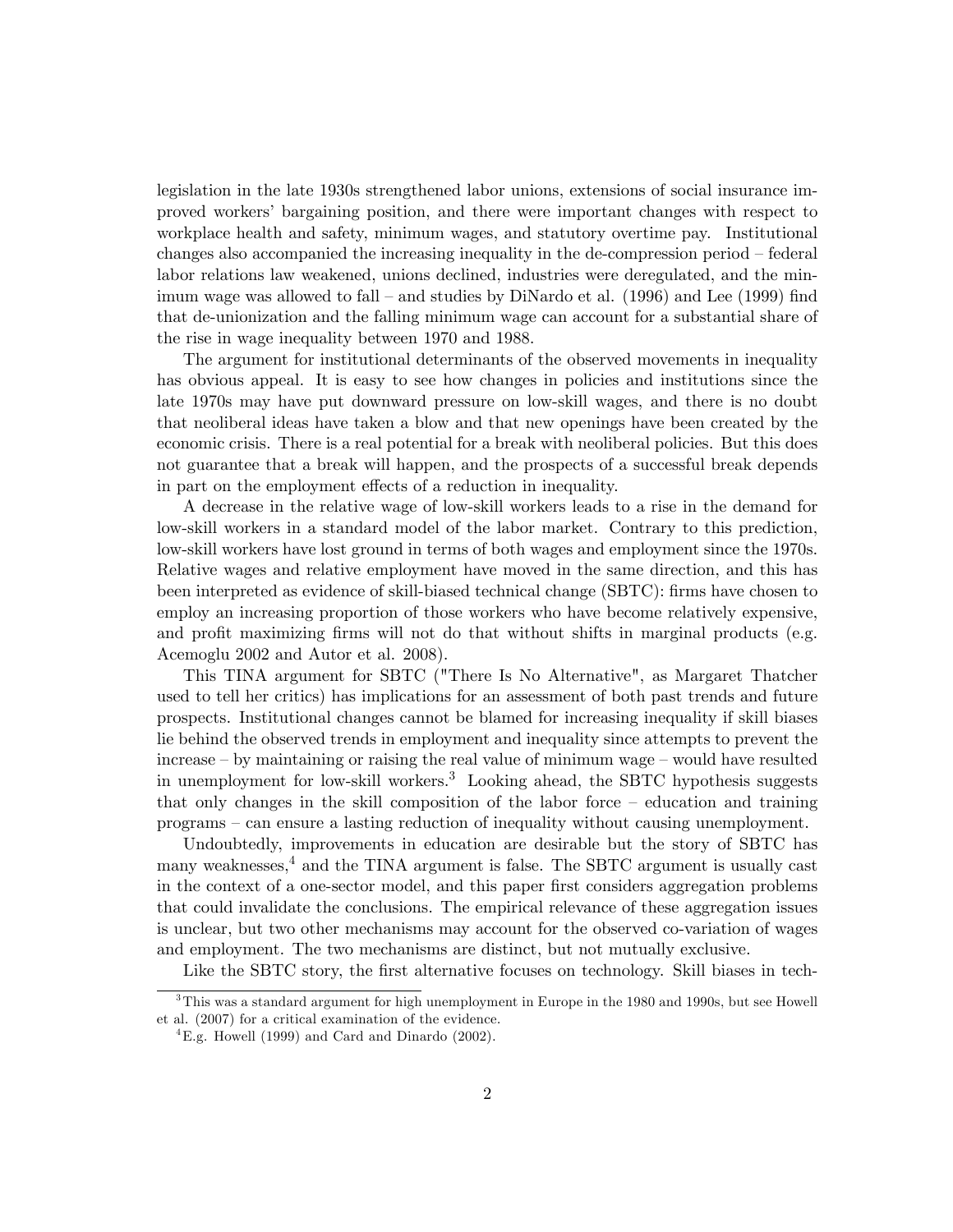nological change clearly could affect distribution, but other biases may have been more important. The great compression of incomes in the early 1940s can be seen as a response to the limitations of the available information and communications technologies (ICT) for the coordination and control of the new, large enterprises that had been created in the preceding decades. The burdens of coordinating large, complex, and geographically dispersed companies enhanced the bargaining power of those lower in the hierarchy and reduced that of top managers. The abruptness of the compression clearly has to be explained by institutional changes (and the war), but the underlying problems of coordination and control facilitated these changes. From the 1970s onwards, advances in ICT led to improvements in coordination and control, and these improvements reduced the agency rents accruing to those lower in the corporate hierarchies. In short, technological changes may have been important for the movements in inequality, not because of skill bias but because of their power bias: the changes have affected the ability of different groups to extract rents (Skott and Guy 2007; Guy and Skott 2008)).

The second alternative is based on the observation that many workers fail to get jobs that make use of their qualifications. This mismatch in the labor market  $-$  and the degree of mismatch  $-$  can be determined endogenously using an efficiency wage model (Skott  $2005, 2006$ , and Slonimczyk and Skott  $(2010)$  use this setting to examine the effects of changes in minimum wages. We show that a rise in the minimum wage can have monopsonistic effects: low-wage workers gain from this rise both in terms of wages and employment, and aggregate unemployment may fall. Thus, in the US, the decline in the minimum wage since the late 1970s is consistent with the observed patterns in inequality and relative employment, and there may be no need to invoke biases in technological change. According to the mismatch argument, moreover, policy initiatives that help to reverse the increase in inequality need not have adverse effects on employment; they may even be beneficial, also in terms of employment.

Section 2 presents a simple example of paradoxical aggregation effects, section 3 discusses the PBTC argument in greater detail, and section 4 takes up the question of endogenous mismatch and its implications. A final section offers a few concluding comments on policy implications and the links between inequality and the Önancial crisis.

### 2 Aggregation

The one-sector argument for SBTC is simple. Assuming a well-behaved aggregate production function with constant returns to scale and only two inputs, high- and low-skill labor, we have

$$
Y = F(N_H, N_L, t) \tag{1}
$$

where  $N_H$  and  $N_L$  denote the input of high- and low-skill labor, respectively, and the time parameter  $(t)$  is included to allow for technical change.

The first-order conditions for profit maximization imply that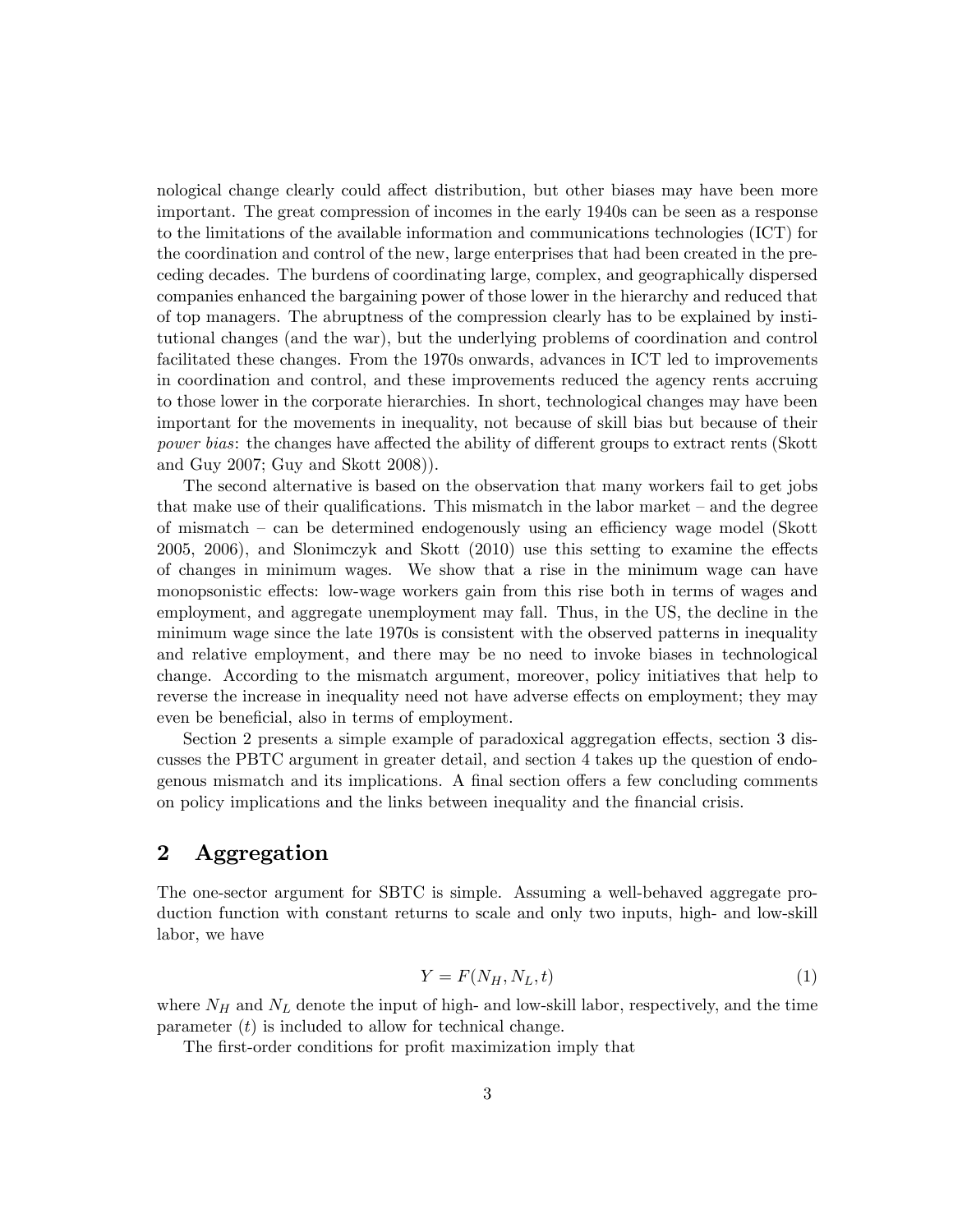$$
\frac{w_H}{w_L} = \frac{F_{N_H}}{F_{N_L}} = f(\frac{N_H}{N_L}, t) \quad \text{with} \quad f_{N_H/N_L} < 0 \tag{2}
$$

where subscripts are used to denote partial derivatives. This equation implies that if relative employment and relative wages move in the same direction, it must be because of shifts in the production function. The one-sector assumption excludes changes in relative prices and the composition of output, and the production function defines an inverse relation between relative wages and (the profit maximizing) employment ratio.

The factor substitution in this case is not between capital and labor, but between two different kinds of labor, each of which is taken as homogenous and measurable in welldefined units, and the supply of which may be taken as exogenous (for simplicity). The well-known problems of re-switching and capital reversal can not arise in this case, but the one-sector assumption is restrictive and the inverse relation need not hold in a multisector setting.

As a simple example, assume that there are two consumption goods and that each of them is produced using a fixed coefficient production function,

$$
C_1 = \min\{N_{H1}, \beta N_{L1}\}\tag{3}
$$

$$
C_2 = \min\{\beta N_{H2}, N_{L2}\}\tag{4}
$$

where  $C_i$  and  $N_{ki}$  are the output of good i and the input of  $N_k$  in its production, respectively, and  $\beta$  is a positive constant. Using low-skill wages as the numeraire, letting  $\omega$ denote the high-skill wage, and assuming that wages are paid at the end of production, the price equations are given by

$$
p_1 = \omega + \beta \tag{5}
$$

$$
p_2 = \beta \omega + 1 \tag{6}
$$

The composition of output is determined by demand, and it is assumed that high-skill workers spend all their income on good 1 while low-skill workers consume only good 2,

$$
p_1 C_1 = \omega N_H = \omega (N_{H1} + N_{H2}) \tag{7}
$$

$$
p_2 C_2 = N_L = N_{L1} + N_{L2}
$$
\n(8)

Equations (3)-(8) can be used to find the employment ratio  $N_H/N_L$  as a function of the relative wage  $\omega$ :

$$
\frac{N_H}{N_L} = \frac{\omega + \beta}{\omega \beta + 1} \tag{9}
$$

Hence

$$
\frac{\partial \frac{N_H}{N_L}}{\partial \omega} > 0 \quad \text{if} \quad \beta < 1 \tag{10}
$$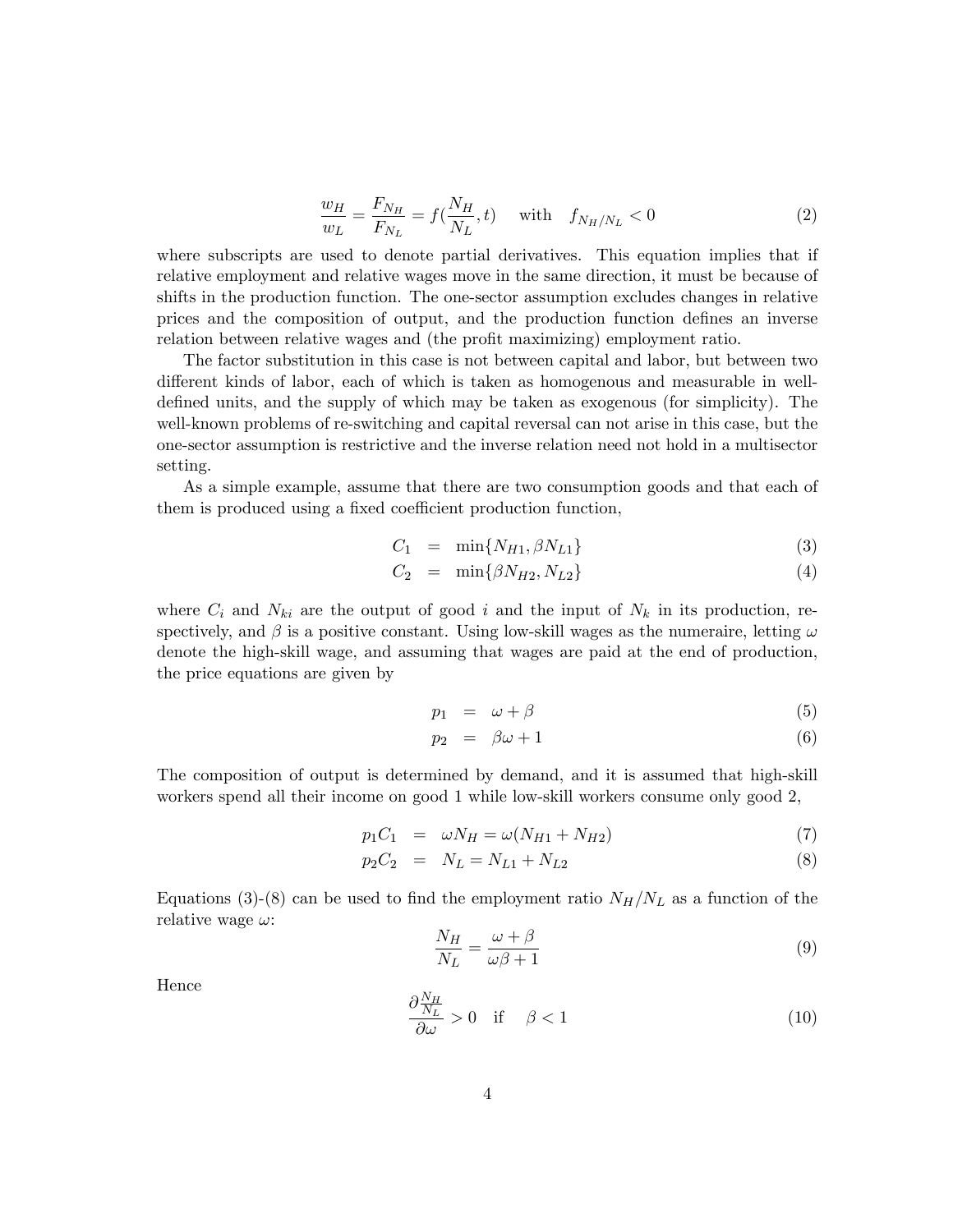In this example, a positive covariance between relative employment and relative wages is obtained if the high-skill intensity of production in sector one  $-\theta$  whose output is consumed by high-skill workers  $-$  exceeds that of sector 2. The intuition is straightforward. The simplifying production and consumption assumptions exclude substitution both in production and in the consumption pattern of each type of worker. The aggregate effects on employment come from sectoral shifts associated with distributional change: as the relative wage increases, consumption shifts towards the good that is produced intensively by high-skill workers. The extreme assumptions in this example can be relaxed: a sufficiently strong distributional effect can dominate the substitution effects (which for simplicity were set to zero in the example).

The empirical relevance of these aggregation/distribution effects is questionable. The analysis has taken  $\omega$  as exogenous, while a neoclassical approach would endogenize the relative wage: for a given relative supply of labor, equation (9) can be solved for the market clearing relative wage. A positive correlation between employment and relative wages, however, would imply that standard tatonnement mechanisms became unstable. Relative wages above the market clearing solution would produce an excess demand for high-skill workers and a tendency for the relative wage to rise further. Putting it differently, if one believes that market induced changes in relative wages tend to produce (near-) full employment, cases which produce the positive correlation in (9) must be excluded.

This stability argument may not carry much weight, but empirical evidence points towards the same conclusion. The shift towards increased skill intensity can be found across all industries, and it follows that the observed aggregate increase in high-skill employment cannot be explained as a compositional effect.<sup>5</sup>

The rest of this paper considers explanations that do not depend on shifts in the sectoral composition of output. Output will be taken as homogeneous, and non-Walrasian labor markets, instead, will play the key role.

# 3 Power-Biased Technological Change

An advertisement from the "Parts Bin" in the Daily Hampshire Gazette (my local newspaper in Amherst, MA), can be used as a simple illustration of the main point. The ad shows a picture of a "Fleet Black Box" and explains how this device gives the owner of a truck the ability to

monitor driver performance as it pertains to obeying the law, safety and keeping operating costs in check (fuel economy, etc.) simply by plugging the Road Safety RS-2000 Fleet Black Box into the OBD II port of any 1996 and newer vehicle. You set the guidelines for high-speed driving, hard cornering, hard

<sup>&</sup>lt;sup>5</sup>The issue has received a lot of attention since explanations of the wage-employment patterns that based on foreign trade effects come up against similar problems (e.g. Autor et al. 1998).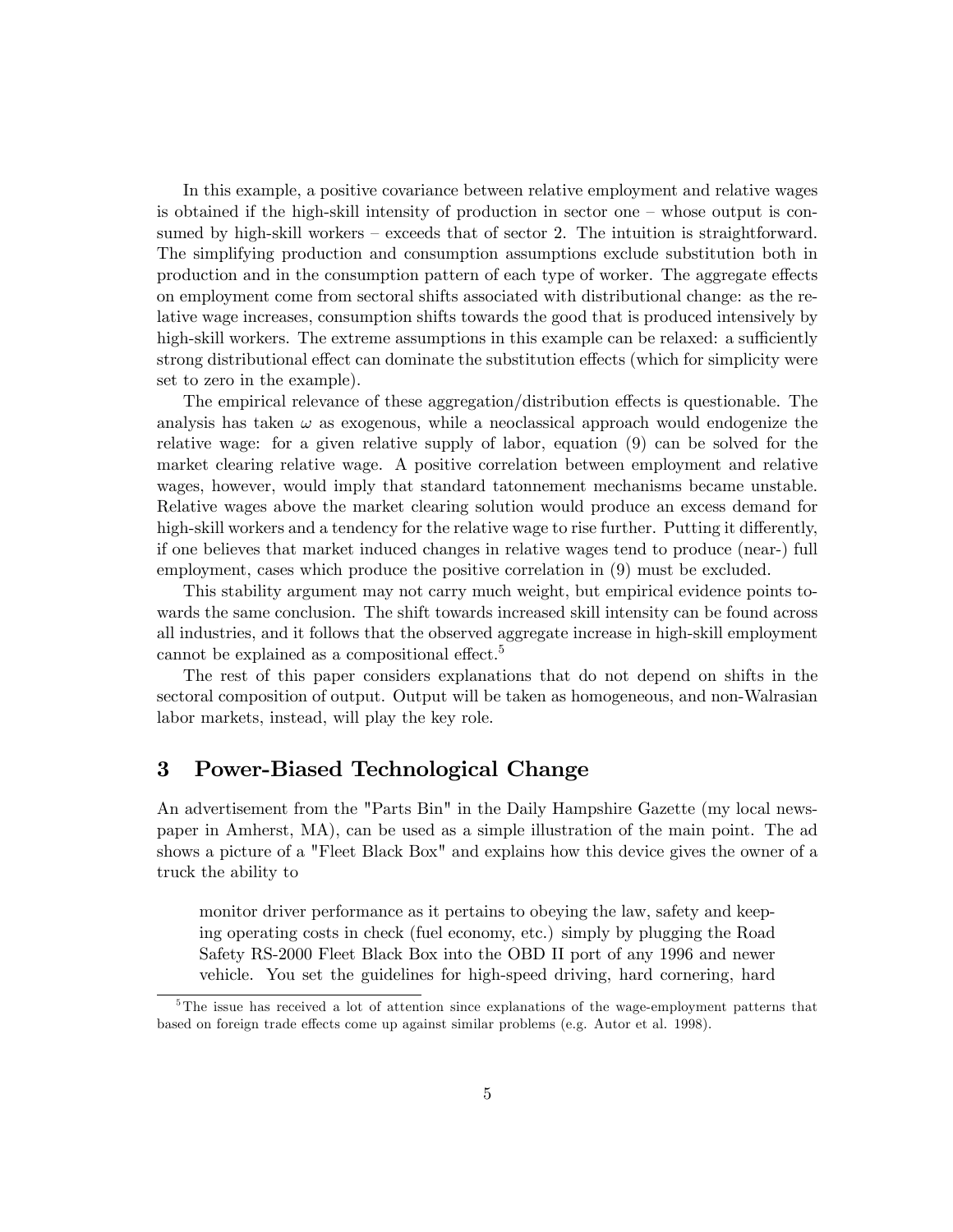breaking/acceleration and other aggressive behaviors. According to the manufacturer, the RS-2000 is tamper-proof and offers second-by-second reporting of vehicle speed, G-Force, throttle position and even interior sound level.

As it says on the manufacturer's webpage, "it is like being able to sit next to every one of your drivers every second they drive" (http://www.roadsafety.com/áeet.php).

This technology marks a shift in the relationship between truck drivers and owners. It used to be difficult for the owner of a truck to keep track of its progress. The owner had no way to monitor continuously what happened en route, and a late arrival at the destination could be blamed on mechanical problems, bad weather or heavy traffic. The information problem also meant that if the truck were to break down, it was difficult for the owner to tell whether the breakdown had been caused by driver negligence. With the new technology, this has all changed.

Truck drivers are not unique. As another example, consider the case of retail clerks. In a special report about new technology, Business Week described one of the uses of information technology:

No part of a store churns up more data than cash registers. This is also where employee theft is most likely to pop up. ... With the press of a button, managers can highlight irregular register transactions on their computers and pull up corresponding video. This could enable them to catch cashiers who cut deals for their friends or pocket cash refunds themselves. (Business Week, 11 September 2006, pp. 48-50).

The traditional cash register provided a way of ensuring that the money collected from customers matched the money a clerk handed over to her or his employer. But it could not prevent collusion between clerks and customers (i.e., deliberate undercharging), and it was a crude instrument for measuring the work pace or productivity of the clerk. Cash registers have proliferated and improved since their introduction in the 1870s but not until the late 1970s, with bar codes and networked computing, was there a fundamental change in what the cash register did. With those changes, the cash register now creates a substantial barrier to clerk-customer collusion and, as in the case of trucks, the new technology gives managers the ability to monitor each individual clerk's productivity, second by second.

Trucks and cash registers show how changes in technology can affect the relative power of workers and their employers, where power, as we use the term, means one partyís ability to affect outcomes that matter for another. The power of a worker depends on both the sensitivity of employer outcomes to the worker's actions - is the worker able to a§ect a large operation or a costly piece of equipment, or is her work independent and without much capital? - and on the employer's ability to constrain the worker's actions through monitoring and intervention. High costs of monitoring individual workers, or the employer's ignorance of the state of nature in which they operate, leads, *ceteris paribus*, to greater worker power and, as a result, to higher wages. Indeed, this is a standard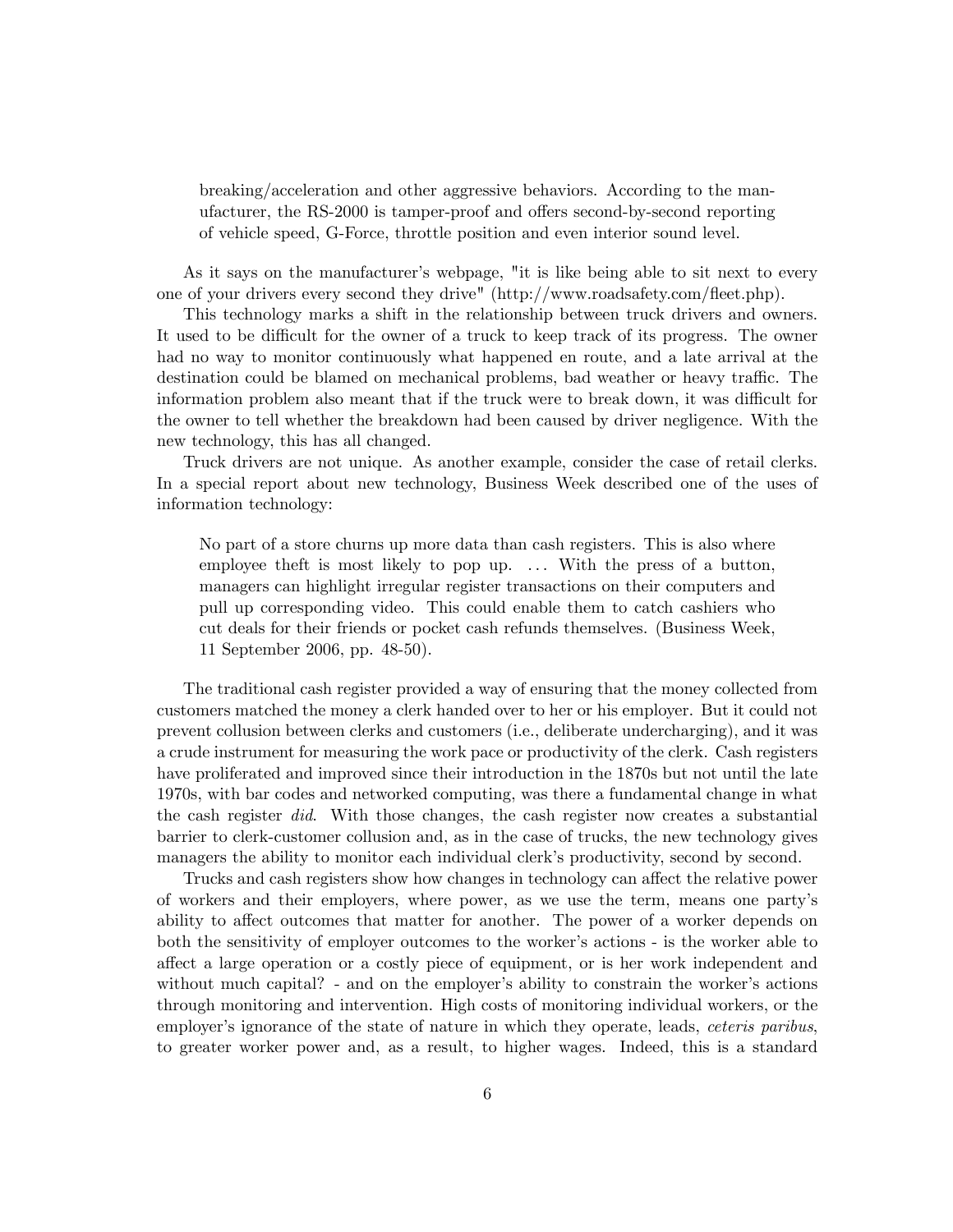result of efficiency wage models. Poor information systems reduce the match between contractible proxies for a worker's effort or output, and the effort or output itself; the power of workers is enhanced and the level of efficiency wages tends to increase. This holds whether the latter is understood as taking place in a gift exchange (Akerlof 1982) or in an adversarial relationship in which performance is enforced through a combination of employment rents, and a threat of dismissal following the principal's subjective evaluation of the agentís performance (e.g. Shapiro and Stiglitz 1984 and Bowles 1985).

There is substantial evidence of widening power differences following the adoption of ICTs, not least in growing industries such as retailing, banking and telecommunications (e.g. Grimshaw et al. 2002; Miozzo and Ramirez 2003; Hunter and Lafkas 2003). Large groups of low-paid workers face increased monitoring and more precise task specification, and these changes can be analyzed formally in an efficiency-wage model: increased monitoring implies that the worker's risk of sanctions (firing) becomes more sensitive to variations in the worker's 'effort'.

Using this framework, Skott and Guy (2007) show that PBTC can account for a simultaneous rise in the relative wage and the relative employment of high-skill workers. In other words, PBTC can explain the particular employment-inequality pattern that has been regarded as a key piece of evidence for the SBTC hypothesis. Unlike the SBTC hypothesis, moreover, PBTC explains an increased intensity of work effort, evidence for which is reviewed by Green (2004).

PBTC sheds light on the great compression too. In the early twentieth century, economies of scale, scope, and speed offered substantial productivity benefits to large managerial Örms. These productivity gains were contingent on solving problems of coordination and control, and the limitations of the information systems necessitated a relatively rigid, single-path áow of materials and information. As result, in 1937 workers at General Motors were able to bring a large part of the operations of the company and many of its suppliers to a halt by sitting down in a few factories. The rigidity of the production system gave small groups of workers the ability to disrupt production and strengthened their bargaining power, and the flip side of organizational inflexibility was a reduction in top managers' scope for action which limited their agency rents. These factors tend to reduce inequality in a decentralized system of wage determination. Moreover, they provide a setting for industrial conflict which threaten the productivity gains of large-scale production and, in some cases, the larger social order. Labor unions and government regulation can be viewed as a way to alleviate these threats and promote orderly industrial relations. Thus, the limitations of ICT facilitated the institutional changes that contributed to the great compression.<sup>6</sup>

 $6$ Freeman and Medoff (1984) suggest another role for labor unions. If limited coordination technology forces a firm to rely on relatively inflexible rules, the firm can be brought to a standstill by its employees ëworking to ruleí. In this situation, doing a good job will sometimes require working beyond - and perhaps even in violation of - the rules, and employees therefore expose themselves to arbitrary retaliation from supervisors simply by doing a good job. In these cases unions may help ensure fair treatment, and as a result, unionized companies may gain productivity benefits.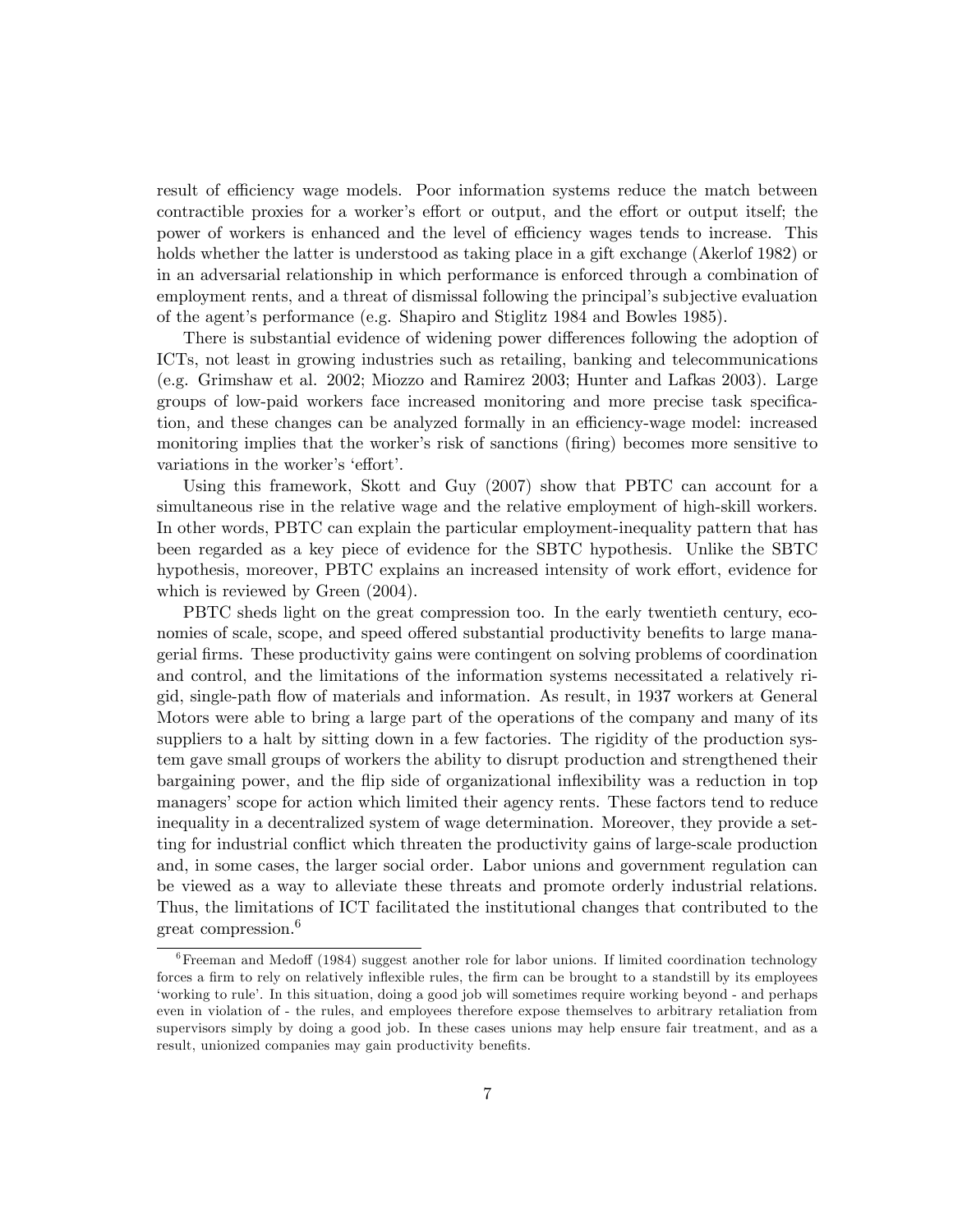The explosive growth of new ICTs that started in the 1970s reversed these trends by enhancing the áexibility of Örms and their ability to coordinate complex production networks. This increased flexibility reduced the ability of low-level employees to disrupt production, and improvements in the monitoring technology led to further reductions in the power of low-level workers. The new technology, however, can do little to monitor the more complex actions and options of executives, and there has been a growth in performance contingent pay - where performance is an outcome, not an action (Lemieux et al. 2007). From this perspective, the very large changes in the top end of the earnings distribution are not surprising.

To conclude, there is substantial direct evidence of power-biased technical changes, and an efficiency wage model shows that PBTC can potentially explain the observed patterns of employment and inequality. Moreover, PBTC can contribute to an understanding of the institutional changes that played a part in the great compression and its reversal.

### 4 Mismatch

High-skill workers are sometimes unable to find jobs that matches their skills, and in many cases they will then broaden their search, rather than go unemployed. A recent article by Michael Luo in the New York Times described how the recession has produced

a new cadre of underemployed workers dotting American companies, occupying slots several rungs below where they are accustomed to working. These are not the more drastic examples of former professionals toiling away at "survival" jobs" at Home Depot or Starbucks. They are the former chief financial officer working as comptroller, the onetime marketing director who is back to being an analyst, the former manager who is once again an "individual contributor" ("Overqualified? Yes, but Happy to Have a Job", New York Times, 28 March 2010)

The measurement of mismatch is notoriously difficult but studies suggest that 'overeducation' is widespread in all OECD countries. Estimates of the proportion of overeducated workers range between 10 and 40% (Groot and Maassen van den Brink, 2000), and the results in Slonimczyk and Skott (2010) fall in this range too. Combining data from the Dictionary of Occupational Titles and the Current Population Survey we found over-education rates of about 15-25% in the US.<sup>7</sup>

<sup>&</sup>lt;sup>7</sup>The DOT reports expert assessment of more than 12,000 job titles, and we take the General Education Development (GED) index as our measure of skill requirements. The very detailed job classification of the DOT is not available in any representative survey of earnings, but proxy measures forr 3-digit occupations can be obtained by averaging the GED scores. The skill requirements data were merged with the Current Population Survey earnings files. We use the education item to identify low- (high school or less) and high-skill workers (at least some college).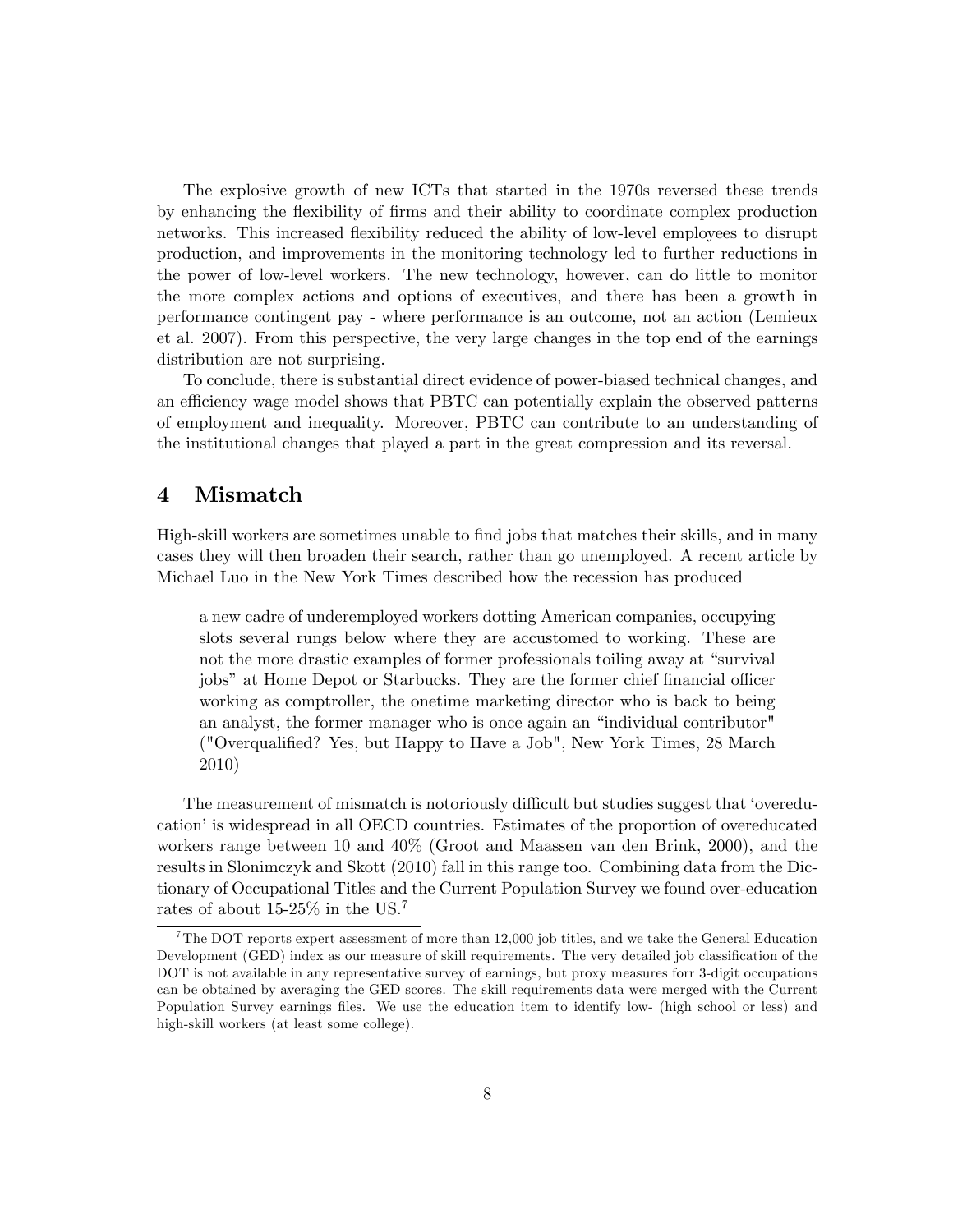As shown in Figure 3, the share of employed workers with at least some college increased from around 33% in 1973 to over 58% in 2002. This feature of the data will not be surprising, but less well known is the substantial rise in the share of high skill workers whose jobs have requirements below their skill level, at least according to the DOT experts. At the beginning of the period only 14.7% of workers were in this category; toward the end of the period the percentage of over-educated workers had increased by 10 percentage points.

#### Figure 3 about here

The existence and persistence of significant mismatch in the form of overeducation may be surprising from a traditional Walrasian perspective but poses no problems in an efficiency wage setting.<sup>8</sup> Drawing on Skott  $(2006)$ , Slonimczyk and Skott set up a formal model with two job categories and two types of workers. We assume that high-skill workers can get two types of jobs ('good' high-tech jobs and 'bad' low-tech jobs), whereas (for simplicity) low-skill workers have only one type of employment opportunity (low-tech). Monitoring of workers' effort is imperfect, contracts are incomplete, and workers cannot convincingly pre-commit to not shirking. One solution is for firms to use the threat of dismissal as a way to elicit effort, but for this threat to work, both good and bad jobs must be rationed to ensure that employed workers receive a rent over and above their best alternative. Good jobs pay more than bad jobs, which in turn must pay more than unemployment. In equilibrium there will be both un- and under-employment (some highskill workers have bad jobs that do not utilize their skills), and inequality between groups will depend not only on the wage gap between good and bad jobs, but also on the degree of mismatch. The model, in other words, determines unemployment rates for both highand low-skill workers as well as a rate of underemployment (the proportion of workers with jobs for which they are overeducated).

Now introduce a minimum wage and assume that it is binding in low-tech jobs but not in high-tech jobs. When the minimum wage is binding then, by definition, it forces firms to pay more than would be required to fill the low-tech jobs with non-shirking workers. It follows that the no-shirking condition cannot be binding for both high- and low-skill workers in low-tech jobs. There is now an extra degree of freedom in the determination of who gets the low-tech jobs, but Bewley (1999) has provided empirical evidence on how the model should be closed. In his study of wage setting behavior, Bewley found that overqualified job applicants were common, but that many employers were reluctant to hire them. Indeed, this "shunning of overqualified job applicants" is highlighted as one of two novel findings of the study  $(p.18)$ . Attitudes to overqualified applicants differed somewhat between primary and secondary sector jobs, where secondary sector jobs are defined as short-term positions that are often part time. Both sectors received applications from

<sup>8</sup>Assignment or matching models can also explain mismatch (e.g. Sattinger 2006, Albrecht and Vroman (2002).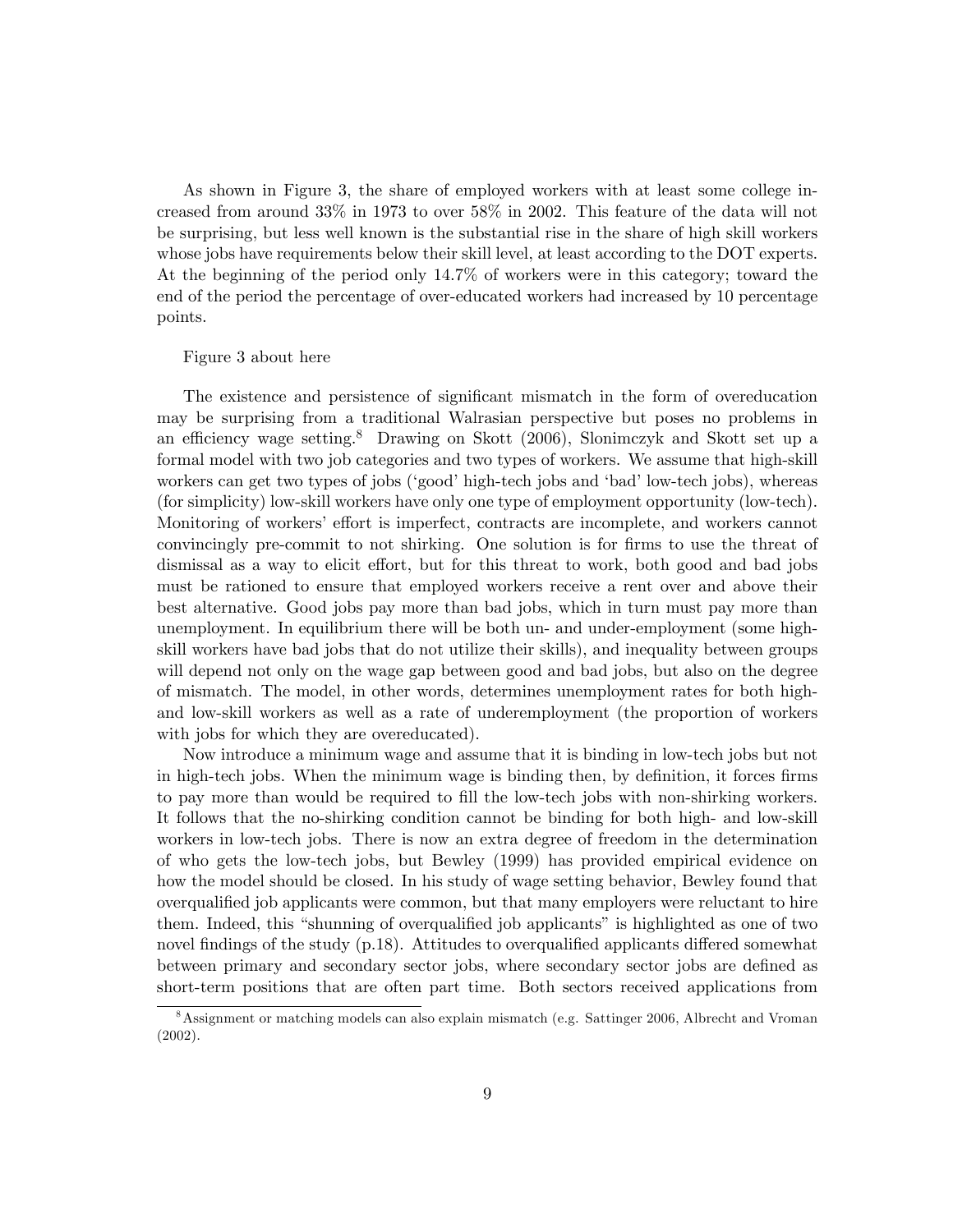overqualified workers, but for primary sector jobs 70 percent of firms expressed a "total unwillingness" to hire them, 10 percent were "partially unwilling" and only 19 percent were "ready to hire" overqualified applicants (pp.  $282-83$ ). Secondary sector employers had fewer reservations, but only a minority  $(47$  percent) "were ready to hire them" with 30 percent being "totally unwilling" and 23 percent "partially unwilling" (p. 324).

Bewley's evidence suggests that firms prefer low-skill workers in low-tech jobs, as long as the no-shirking condition is satisfied. This result can be included in the formal model, thereby removing the extra degree of freedom, and the effects of a change in the level of the minimum wage can be derived. The results are striking: an increase in the minimum wage unambiguously raises the employment of low-skill workers and reduces the rate of underemployment of high-skill workers, and it may  $-$  but need not  $-$  generate a reduction in average unemployment. What happens is that low-skill workers get pulled into low-tech jobs when the minimum wage is increased and high-skill workers get thrown out. The fallback position of high-skill workers in high-tech jobs now deteriorates, and this relaxes the no-shirking condition in high-tech jobs and stimulates employment. The monopsonistic effects arise as a result of these spillover effects from induced changes in the degree of mismatch.<sup>9</sup>

We test the predictions of the model in time series regressions for the US as a whole and panel regressions using state level data. This empirical approach is unlike most recent work on the employment effects of the minimum wage, which looks at specific groups or industries that are likely to be strongly affected, such as teenagers and restaurants (see Card and Krueger 1995 and Dube et al. 2007). Our theoretical argument, however, concerns macro effects on the entire labor market that cannot be captured by a study of a small subset of workers or industries.

The regression results are consistent with monopsonistic effects of changes in the minimum wage. The coefficient on minimum wages is negative in all time series and panel regressions for low-skill unemployment, high-skill unemployment and the degree of overeducation. The regressions also give the expected negative effect of the minimum wage on the wage premium in high-skill jobs.

One should be cautious about causal attribution, of course. The minimum wage could be endogenous and its decline could reflect the decrease in the demand for low-skill workers. This endogeneity argument would be particularly forceful if a decline were necessary to prevent rising low-skill unemployment. Our model questions this premise, however, showing to the contrary that low-skill employment may suffer as a result of a falling minimum wage. It is probably true that the regression results for the minimum wage may capture other influences. Changes in the minimum wage are related to political pressures and general ideological trends, and these trends have generated a range of non-market changes, from labor market legislation and declining unionization to the deregulation of

 $9$ The monopsony model, literally interpreted to apply to single buyer markets, may have little relevance but as argued by Manning (2003), labor markets can be monopsonistic, even if there is a multiplicity of buyers of labor.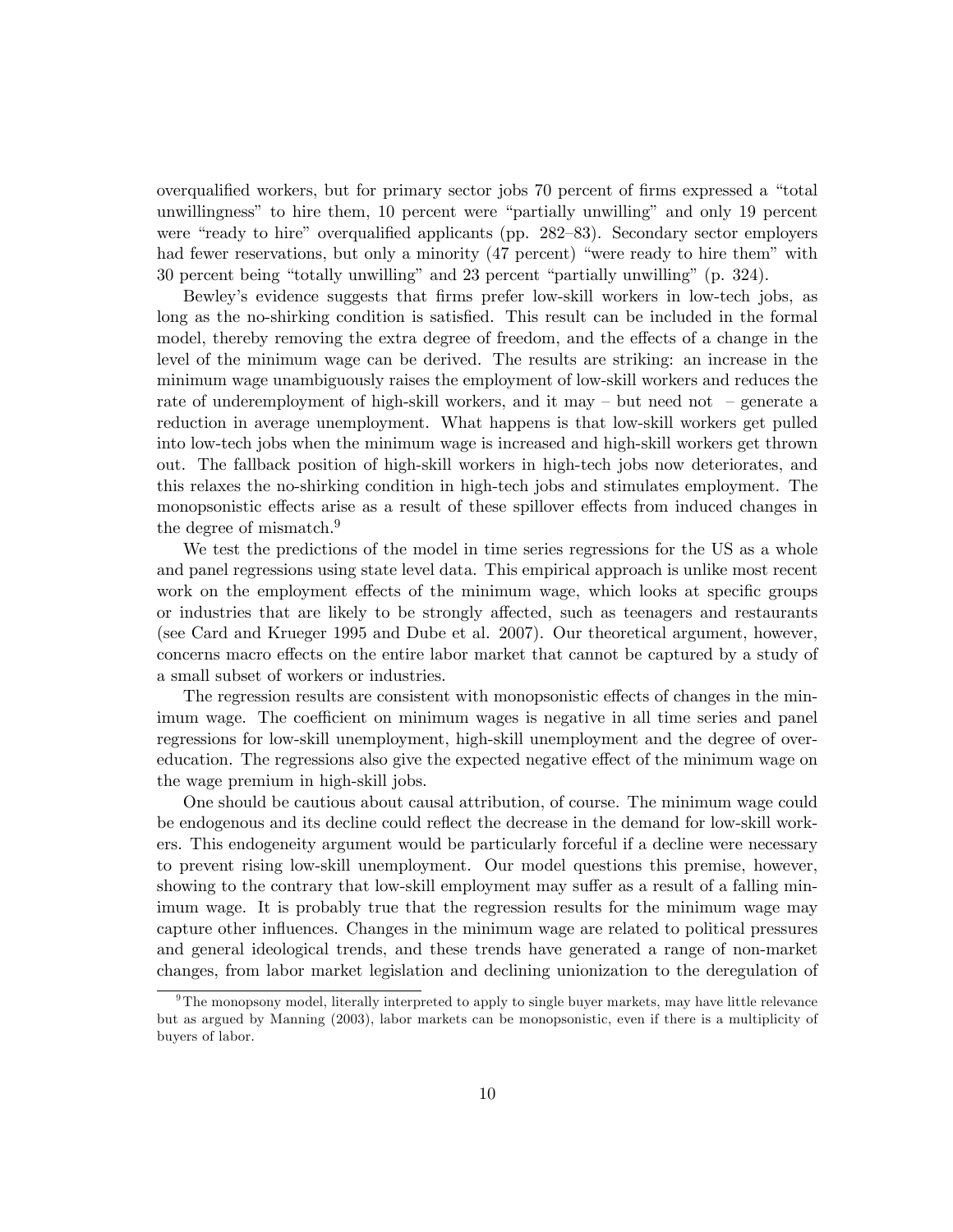the financial industry. The estimated effect of the minimum wage may capture some of these other non-market factors. This potential problem of interpretation, however, does not imply that non-market changes merely reflect market fundamentals.

### 5 Conclusion

One-sector macro models with 'capital' and 'labor' as inputs to production have come in for heavy criticism. In my view, models of this kind can be very useful, but clearly they have limitations. Sraffian critiques have focused on aggregate capital, but the neglect of labor heterogeneity (and its interaction with non-Walrasian features of the labor market) may be the more important shortcoming if one wants to understand the trends in US income inequality.

The mainstream position on increasing earnings inequality emphasizes SBTC. This leaves education as the main solution if one wants to reduce inequality and avoid unemployment. This long-term remedy can be supplemented with employment subsidies or changes in tax structures (earned income credits, for instance), but any attempt to improve wages at the lower end of the distribution by raising the minimum wage or strengthening labor unions will have significant adverse effects for employment, according to the SBTC hypothesis.

This paper has examined two alternative explanations of increasing inequality, both of which can be formalized using efficiency wage theory.<sup>10</sup> The distributional effects of technological change, first, may derive primarily from a power bias, rather than a skill bias. An explanation of rising inequality based on power bias implies that institutional changes may be hard to implement. The changes associated with the great compression in the 1940s were  $-$  at least partly  $-$  consonant with the needs of business, and this facilitated the changes. The improvements in ICT since the 1970s have given firms much greater flexibility as well as an ability to monitor and control low-level employees. As a result, policies and institutional changes that strengthen workers and reduce economic inequality are likely to be meet with much Öercer opposition from business than during the great compression.

Unlike the PBTC explanation, the other (non-exclusive) perspective gives grounds for optimism. Business opposition may be fierce but the crisis does offer opportunities for social mobilization and policy initiatives that would have seemed unthinkable just a few years ago, and induced mismatch implies that the observed patterns of inequality and employment cannot be taken as evidence of a trade-off between equality and employment. In other words, it may be difficult to implement changes, but reforms that reduce inequality need not founder on inevitable employment losses.

The movements in inequality are of great importance in their own right. Most eco $n_{\text{nonists}} - \text{in particular macroeconomics with their representative-agent models of inter-$ 

 $10$ The basic argument behind efficiency wage theory was recognized by the classical economists, see Kurz and Salvadori (1995, pp. 332).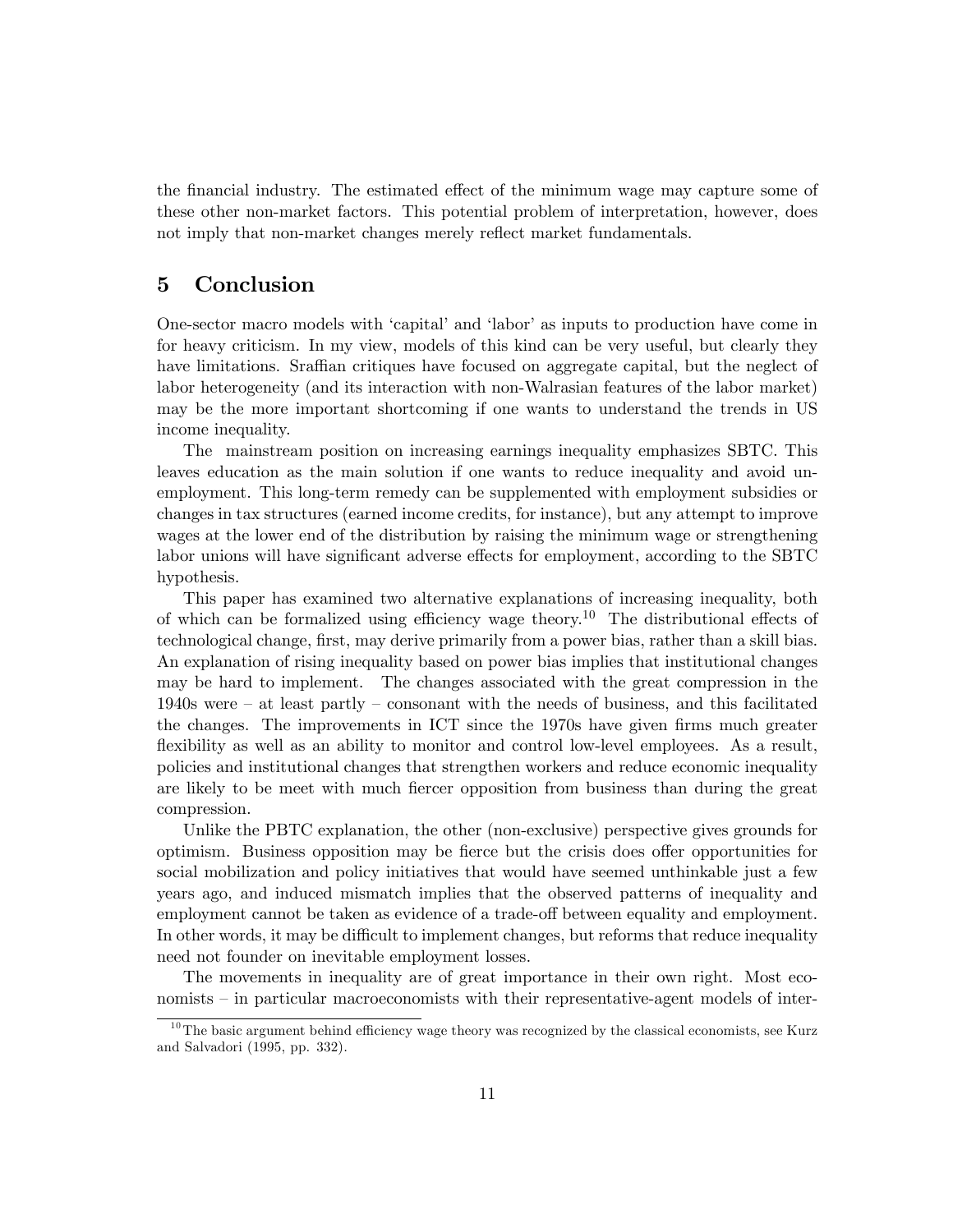$temporal optimization - may have a blind spot when it comes to income distribution, but$ the welfare implications of the observed shifts are clearly momentous, and they also have macroeconomic effects. An increase in inequality – whether caused by SBTC, PBTC or changes in policies and institutions  $-\text{ will tend to reduce aggregate demand, and in the}$ absence of other compensating effects, rising inequality would have led to severe recessions in the US a long time ago. The compensating effects are not hard to find, however. Public sector deficits have been expansionary although this has been partly offset by a drain from the trade balance. More importantly, the stock market bubble in the 1990s provided a stimulus to both consumption and investment, and when that bubble collapsed, the housing boom and creative mortgages allowed saving rates out of distributed incomes to fall even further. A need for bubbles to maintain aggregate demand does not, of course, explain how the bubbles were created. But it does suggest that absent the adverse trends in distribution, bubbles would have led to overheating and therefore would have been quenched much earlier by an aggressive monetary policy. In this sense, it is not unreasonable to view the long-term changes in the distribution of income as a central part of any story about the financial crisis.

## References

- [1] Acemoglu, D. (2002) "Technical change, inequality, and the labor market". Journal of Economic Literature, 40(1), pp. 7-72,.
- [2] Akerlof, G.A. (1982) "Labor Contracts as Partial Gift Exchange". Quarterly Journal of Economics, 97, pp. 543-569.
- [3] Albrecht, J. and Vroman, S. (2002) "A Matching Model with Endogenous Skill Requirements". International Economic Review, 43(1), pp. 283-305.
- [4] Autor, D.H., Katz, L.F. and Krueger, A.B. (1998) "Computing Inequality: Have Computers Changed the Labor Market?î Quarterly Journal of Economics 113 (November), pp.  $1169-1213$ .
- [5] Autor, D., Katz, L. and Kearney, M. (2008) "Trends in U.S. Wage Inequality: Revising the Revisionists". The Review of Economics and Statistics, 90(2), pp. 300-323.
- [6] Bewley, T.M. (1999) Why Wages Don't Fall During a Recession. Cambridge, MA: Harvard University Press.
- [7] Bowles, S. 1985. "The Production Process in a Competitive Economy: Walrasian, Neo-Hobbesian and Marxian Models". American Economic Review, 75, pp. 16-36.
- [8] Card, D., and DiNardo, J.E. 2002 "Skill Biased Technological Change and Rising Wage Inequality: Some Problems and Puzzles". NBER Working Paper 8769, Cambridge, Massachusetts.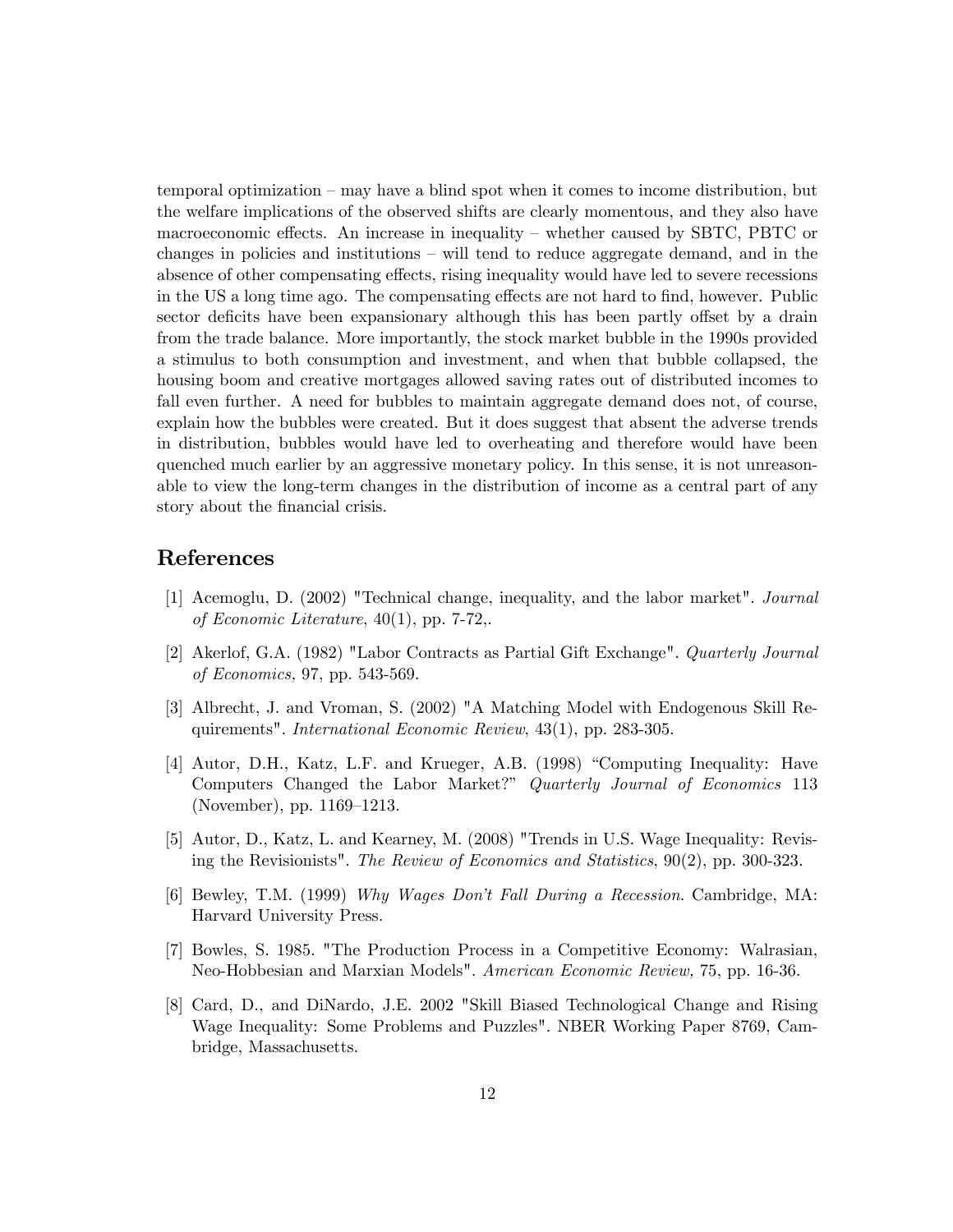- [9] Card, D. and Krueger, A.B. (1995) Myth and Measurement. The New Economics of the Minimum Wage. Princeton University Press, Princeton, New Jersey,
- [10] DiNardo, John, Fortin, N.M. and Lemieux, T.. (1996) "Labor Market Institutions and the Distribution of Wages, 1973-1992: A Semiparametric Approach". Econometrica 64 (5), pp. 1001-1044.
- $[11]$  Dube, A., Lester, T.W., and Reich, M. (2010) "Minimum Wage Effects Across State Borders: Estimates Using Contiguous Counties". Review of Economics and Statistics, forthcoming.
- [12] Freeman, R.B, and Medoff, J.L.. (1984) What Do Unions Do? New York: Basic Books.
- [13] Green, F.. 2004 "Why Has Work Effort Become More Intense?" *Industrial Relations* 43 (4), pp. 709-741.
- [14] Grimshaw, D., Beynon, H., Rubery, J. and Ward, K.G. (2002) "The Restructuring of Career Paths in Large Service Sector Organisations: íDelayeringí, Upskilling and Polarisation." Sociological Review, 50(1), pp. 89-116.
- [15] Groot, W. and Maassen van den Brink, H..(2000) "Overeducation in the labor market: A meta-analysis". Economics of Education Review, 19(2), 149-158.
- [16] Guy, F. and Skott, P. (2008) "Information and communications technologies, coordination and control, and the distribution of income". Journal of Income Distribution, 17(3-4), pp. 71-92.
- [17] Howell, D. (1999). "Theory-driven facts and the growth in earnings inequality". Review of Radical Political Economics, 31(1), pp. 54-86.
- [18] Howell, D.R., Baker, D., Glyn, A. and Schmitt, J. (2007) "Are Protective Labor Market Institutions at the Root of Unemployment? A Critical Review of the Evidence". Capitalism and Society, Vol 2 (1), Article 1.
- [19] Hunter, L.W and Lafkas, J.J. (2003) "Opening the Box: Information Technology, Work Practices, and Wages." Industrial and Labor Relations Review, 56(2), pp. 224- 43.
- [20] Krueger, A. (1999) "Measuring labor's share". American Economic Review Papers and Proceedings, 89 (2), pp. 45-51.
- [21] Kurz, H. and Salvadori, N. (1995) Theory of production: a long-period analysis. Cambridge: Cambridge University Press.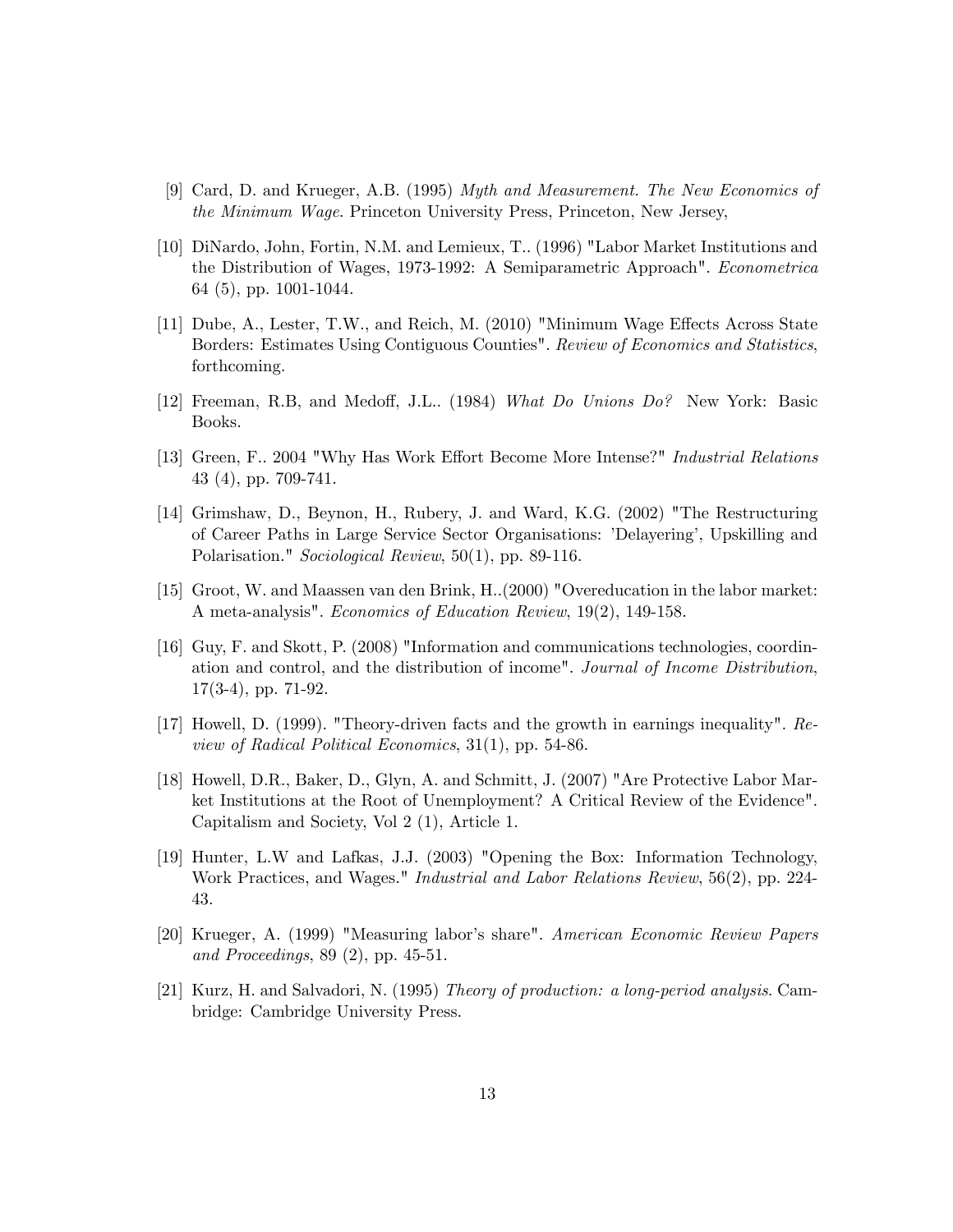- [22] Lee, D.. (1999) "Wage Inequality in the US During the 1980s: Rising Dispersion or Falling Minimum Wage?" Quarterly Journal of Economics,  $(114)$ , pp. 941–1024.
- [23] Lemieux, T., MacLeod, W.B. and Parent, D. (2007) "Performance Pay and Wage Inequality". NBER Working Paper 13128, Cambridge, MA.
- [24] Manning, A. (2003) Monopsony in Motion: Imperfect Competition in Labor Markets. Princeton: Princeton University Press.
- [25] Miozzo, M., and Ramirez, M. (2003). "Services innovation and the transformation of work: the case of UK telecommunications". New Technology, Work and Employment, 18 (1), pp. 62-79.
- [26] Piketty, T. and Saez, E. (2003) "Income Inequality in the United States, 1913-1998". Quarterly Journal of Economics, 118 (1), pp. 1-39.
- [27] Piketty, T. and Saez, E. (2007) "Income Inequality in the United States, 1913-2002". In A.B. Atkinson and T. Piketty (eds)Top Incomes over the Twentieth Century: A Contrast Between European and English Speaking Countries, Oxford: Oxford University Press.
- [28] Sattinger, M.  $(2006)$ . "Overlapping Labor Markets". *Labour Economics*, 13, pp. 237– 257
- [29] Shapiro, C., and Stiglitz, J. (1984) "Equilibrium Unemployment as a Worker Discipline Device". American Economic Review, 74 (3), pp. 433-444.
- [30] Skott, P. (2005). "Fairness as a Source of Hysteresis in Employment and Relative Wages". Journal of Economic Behavior and Organization, 57 (3), pp. 305-331.
- [31] Skott, P.  $(2006)$ . "Wage Inequality and Overeducation in a Model with Efficiency Wages". Canadian Journal of Economics, 39 (1), pp. 94-123.
- [32] Skott, P., and Guy, F. (2007) "A Model of Power-Biased Technological Change".  $Economics Letters, 95, pp. 124–131.$
- [33] Slonimczyk, F. and Skott, P. (2010) "Employment and distribution effects of the minimum wage". Working Paper 2010-03, University of Massachusetts Amherst.
- [34] Zipperer, B. and Skott, P. (2010) "Cyclical patterns of employment, utilization and proÖtability". Working Paper 2010-02, University of Massachusetts Amherst. Forthcoming in Journal of Post Keynesian Economics.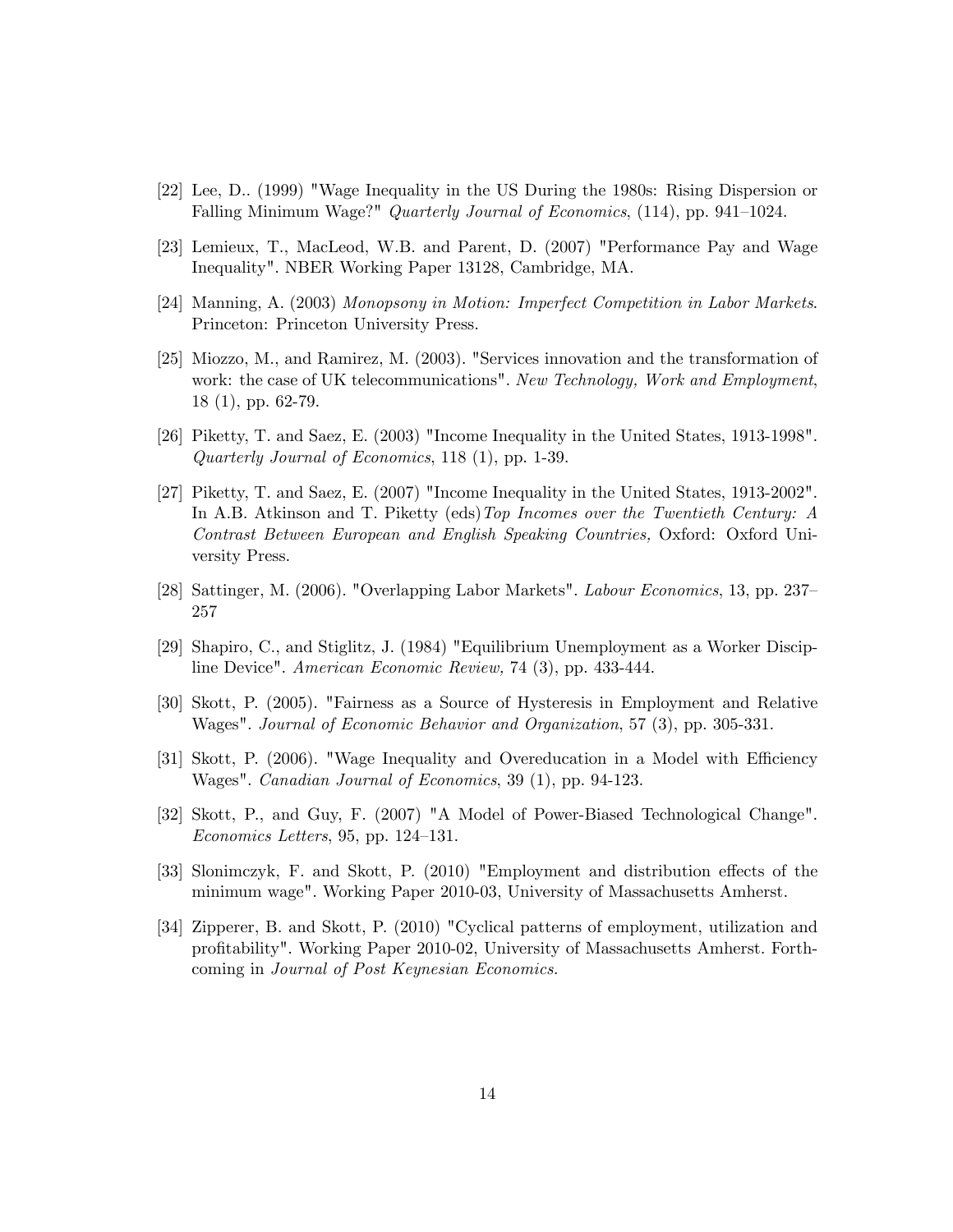

Figure 1: Profit share; US corporate business (Source: Zipperer and Skott 2010).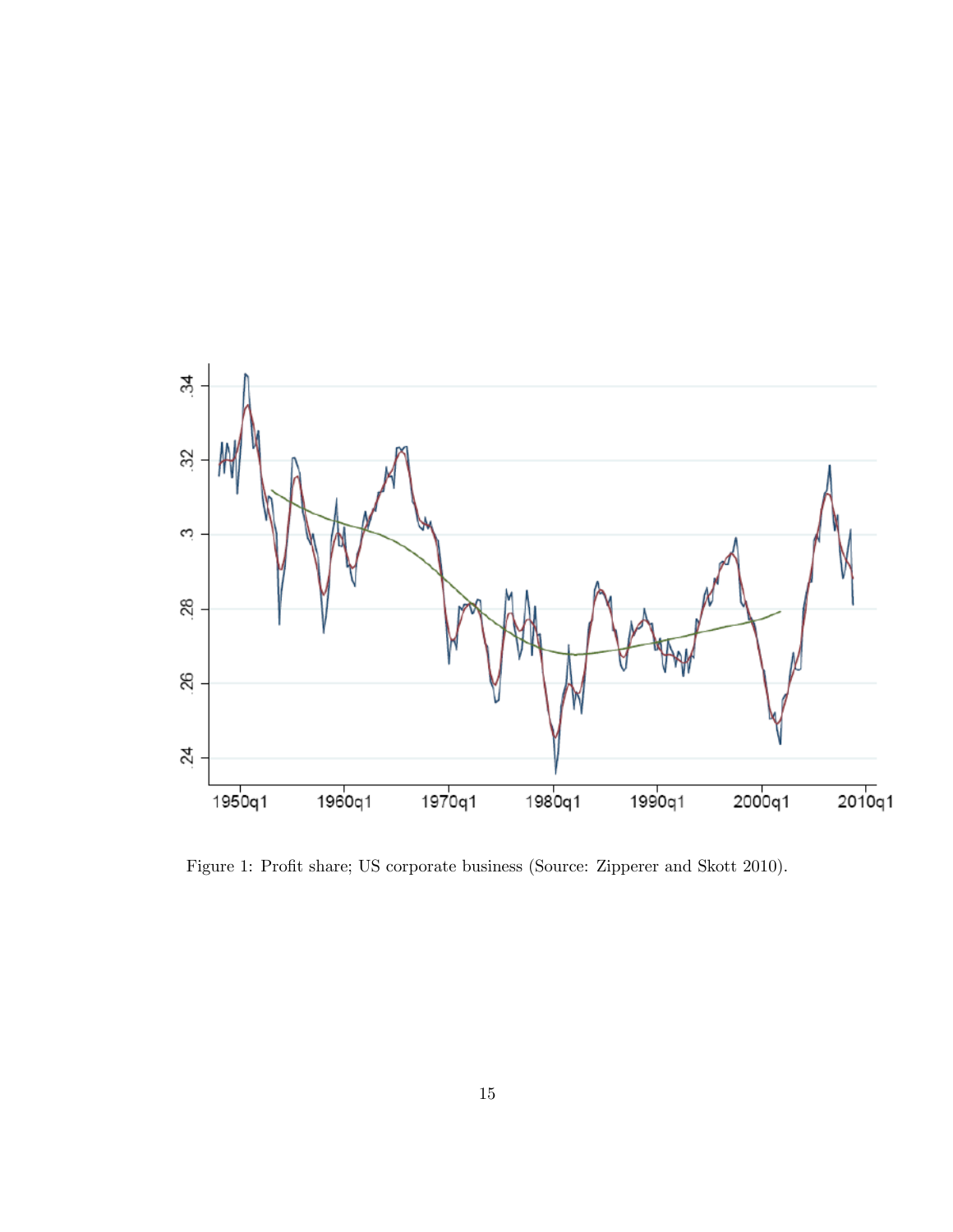

Figure 2: The Top Decile Income Share, 1917-2002. Source: Piketty and Saez (2007, Figure 1).